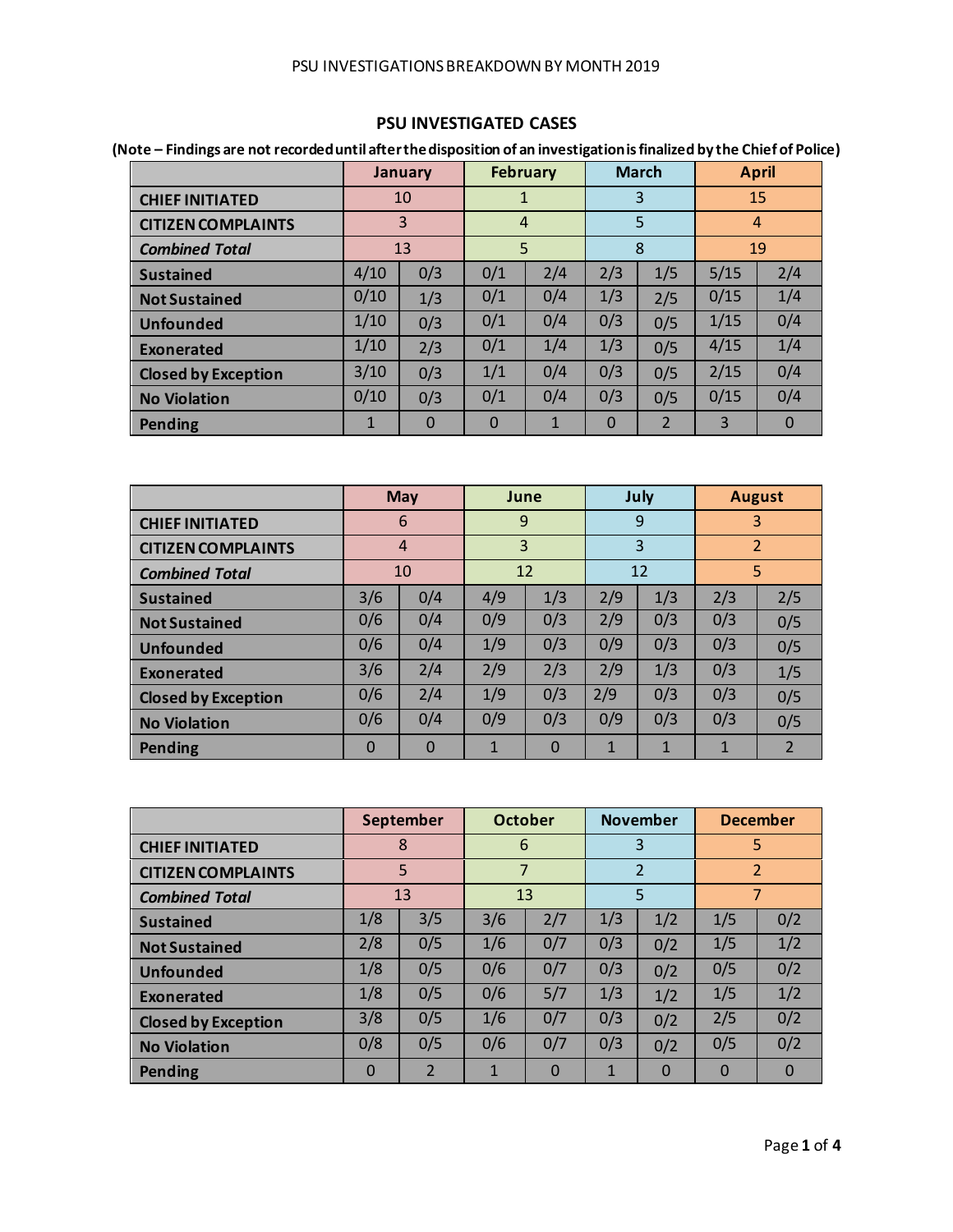|                               | <b>January</b> | <b>February</b> | <b>March</b> | <b>April</b> |
|-------------------------------|----------------|-----------------|--------------|--------------|
| <b>Counseling</b>             |                |                 |              |              |
| <b>Remedial Training</b>      |                | 0               |              | O            |
| <b>Written Reprimand</b>      |                |                 |              | 3            |
| <b>Suspension</b>             |                |                 |              |              |
| <b>Termination</b>            |                |                 |              |              |
| <b>Removal From Take Home</b> |                | 0               |              |              |
| <b>Car Program</b>            |                |                 |              |              |
| <b>Transfer</b>               |                |                 |              |              |
| <b>Demotion</b>               |                | 0               |              |              |
| <b>Resigned</b>               |                | $\Omega$        |              | O            |
| <b>No Discipline</b>          |                |                 |              |              |

## **DISCIPLINARY ACTIONS – FROM PSU INVESTIGATIONS 2019**

|                               | May      | June | July | <b>August</b> |
|-------------------------------|----------|------|------|---------------|
| <b>Counseling</b>             |          |      |      |               |
| <b>Remedial Training</b>      |          |      |      |               |
| <b>Written Reprimand</b>      | 20       | า    |      |               |
| <b>Suspension</b>             | $\Omega$ | ำ    |      | 3             |
| <b>Termination</b>            | 0        |      |      |               |
| <b>Removal From Take Home</b> | O        |      |      |               |
| <b>Car Program</b>            |          |      |      |               |
| <b>Transfer</b>               |          |      |      |               |
| <b>Demotion</b>               |          |      |      |               |
| <b>Resigned</b>               |          |      |      |               |
| <b>No Discipline</b>          |          |      |      |               |

|                               | September | <b>October</b> | <b>November</b> | <b>December</b> |
|-------------------------------|-----------|----------------|-----------------|-----------------|
| <b>Counseling</b>             |           | 0              |                 |                 |
| <b>Remedial Training</b>      |           | 0              |                 |                 |
| <b>Written Reprimand</b>      | 3         | 5              |                 |                 |
| <b>Suspension</b>             |           | 0              |                 |                 |
| <b>Termination</b>            |           | 0              |                 |                 |
| <b>Removal From Take Home</b> |           | 0              |                 |                 |
| <b>Car Program</b>            |           |                |                 |                 |
| <b>Transfer</b>               |           | 0              |                 |                 |
| <b>Demotion</b>               |           | 0              |                 |                 |
| <b>Resigned</b>               |           | 0              |                 |                 |
| <b>No Discipline</b>          |           |                |                 |                 |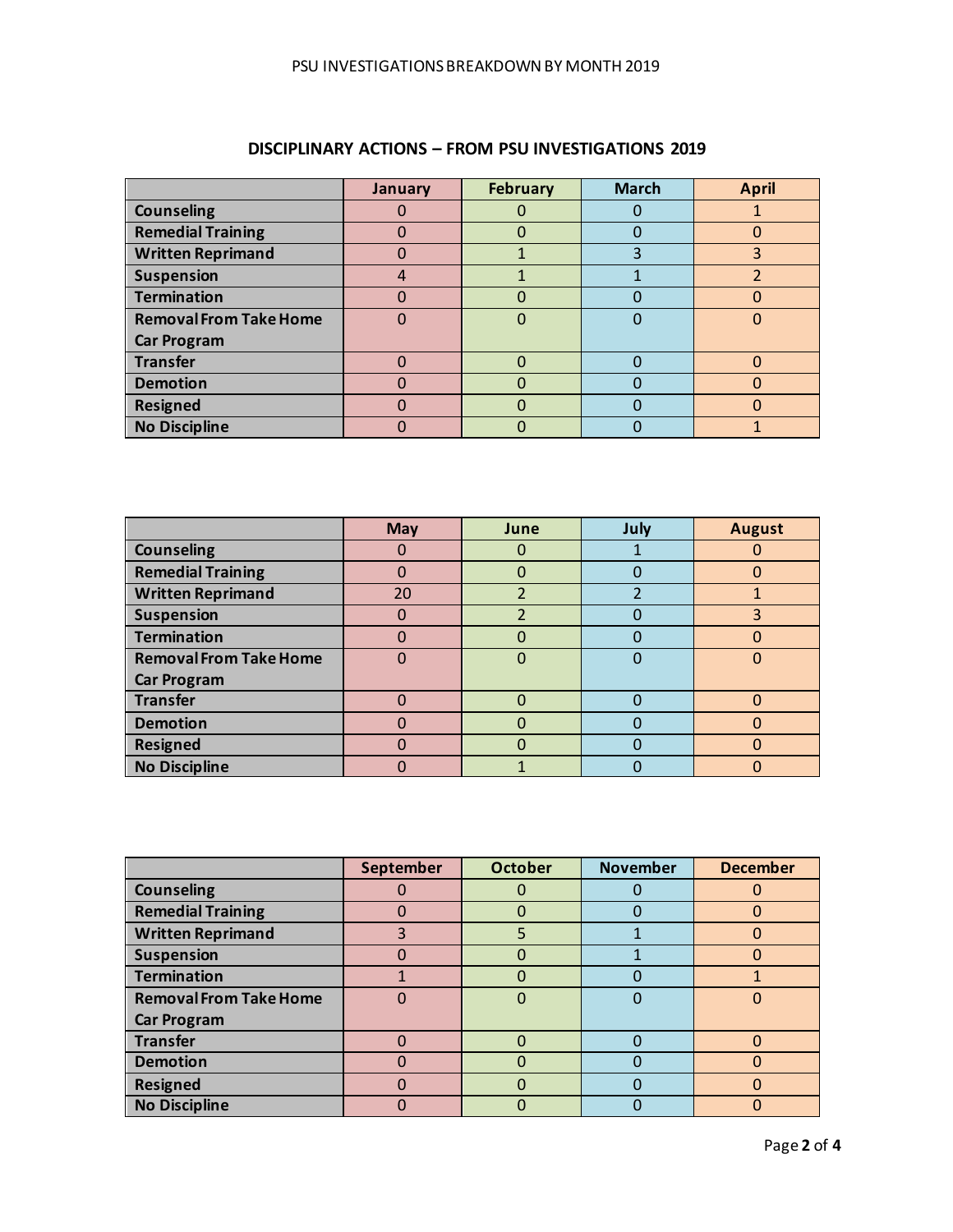|                                 | January | <b>February</b> | <b>March</b>             | <b>April</b>   |
|---------------------------------|---------|-----------------|--------------------------|----------------|
| <b>Courtesy</b>                 | 3       | 2               | 6                        | 6              |
| <b>Use of Force</b>             | 9       |                 |                          | $\overline{4}$ |
| <b>Obedience to Rules/Regs.</b> | n       | 0               | 2                        |                |
| <b>Appropriate Action</b>       | 3       | $\overline{4}$  | $\overline{\phantom{a}}$ | 12             |
| <b>Conduct Unbecoming</b>       | 3       | Ω               |                          |                |
| <b>Warrantless Searches</b>     | 3       | 0               |                          |                |
| (Special Circumstances)         |         |                 |                          |                |
| <b>Deadly Force</b>             | Ω       | 0               |                          | 5              |
| <b>Truthfulness</b>             |         | n               |                          |                |
| <b>Pursuits</b>                 |         | ი               | 4                        | 24             |
| <b>Wearable Video System</b>    | 11      |                 |                          | 4              |

## **MOST COMMON ALLEGATIONS / CHARGES – PSU INVESTIGATIONS 2019**

|                                                        | <b>May</b>     | June           | July           | <b>August</b>  |
|--------------------------------------------------------|----------------|----------------|----------------|----------------|
| Courtesy                                               | 3              | 2              | 2              | 3              |
| <b>Use of Force</b>                                    | 3              | 6              | 4              | $\overline{4}$ |
| <b>Obedience to Rules/Regs.</b>                        |                | $\overline{2}$ | $\overline{2}$ | 0              |
| <b>Appropriate Action</b>                              | $\overline{2}$ | 6              | 6              | 3              |
| <b>Conduct Unbecoming</b>                              |                | $\Omega$       | $\mathcal{P}$  | $\mathcal{P}$  |
| <b>Warrantless Searches</b><br>(Special Circumstances) | 1              | 3              |                | 1              |
| <b>Deadly Force</b>                                    | $\mathcal{P}$  | 0              |                |                |
| <b>Truthfulness</b>                                    | O              | O              | フ              |                |
| <b>Pursuits</b>                                        | $\mathcal{P}$  | O              | २              | n              |
| <b>Wearable Video System</b>                           | O              | $\overline{2}$ | 2              |                |

|                                 | September | <b>October</b> | <b>November</b> | <b>December</b> |
|---------------------------------|-----------|----------------|-----------------|-----------------|
| <b>Courtesy</b>                 |           |                |                 |                 |
| <b>Use of Force</b>             |           |                |                 |                 |
| <b>Obedience to Rules/Regs.</b> |           |                |                 |                 |
| <b>Appropriate Action</b>       |           |                |                 |                 |
| <b>Conduct Unbecoming</b>       |           |                |                 |                 |
| <b>Warrantless Searches</b>     |           |                |                 |                 |
| (Special Circumstances)         |           |                |                 |                 |
| <b>Deadly Force</b>             |           |                |                 |                 |